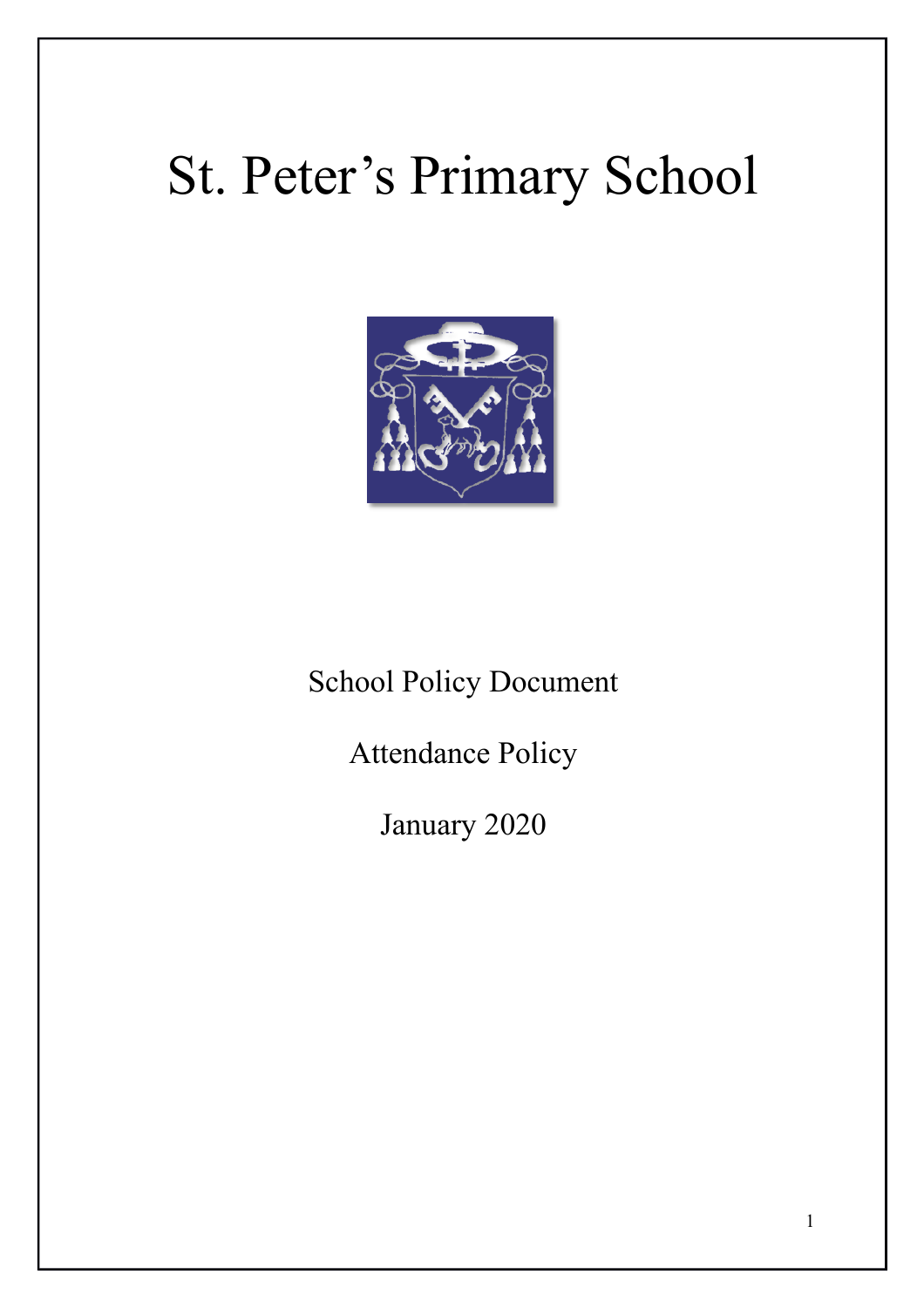#### **St. Peter's Attendance Policy**

**The teaching and learning experience at St. Peter's inspires all of our children to question, to reflect and to understand in a happy, secure and inclusive environment. We aim to provide an education that will maximise each child's potential and promote his / her personal development.**

**We will achieve this in partnership with the parents and the local and wider community. Regular attendance and a punctual start to the school day are crucial in raising standards and ensuring that every child has full access to the school curriculum.**

St. Peter's will strive to promote an ethos and culture which encourages good attendance and where each child will feel valued and secure.

#### **Aims:**

- Improve / maintain the overall attendance of pupils
- Promote the importance of school attendance
- Provide support, advice and guidance to parents / guardians / pupils
- Develop a framework that defines roles / responsibilities in relation to attendance
- To achieve a minimum of 94% attendance for all children (except for those who have chronic health issues).

## **Role of the School**

The Principal at St. Peter's Primary School has overall responsibility for school attendance. If there are any concerns regarding school attendance the designated staff member (A O' Kane) will bring these concerns to the principal.

The Board of Governors provide support by reviewing school attendance figures and targets and ensuring it is placed as an agenda item at each meeting.

Teaching staff regularly monitor the attendance and punctuality of pupils by ensuring that attendance is recorded at the beginning of morning and afternoon registration sessions. Teachers will inform the principal / designated teacher where there are concerns and provide background information.

Attendance issues will be discussed at curriculum evenings / parents' meetings where necessary.

The school will proactively promote the value of school attendance in the early years to establish good practices and will operate early intervention procedures to prevent patterns of poor attendance – incentive systems in place, ongoing engagement with parents / carers, regular communication, home visits, strong pastoral provision, certificates, Monthly Attendance Heroes, treat boxes, points, stickers.

#### **Role of Parent/Guardian**

Parents / guardians have a legal duty to ensure their child of compulsory school age shall receive efficient full time education suitable to age, ability and aptitude and to any special educational needs they may have, either by regular school attendance or otherwise.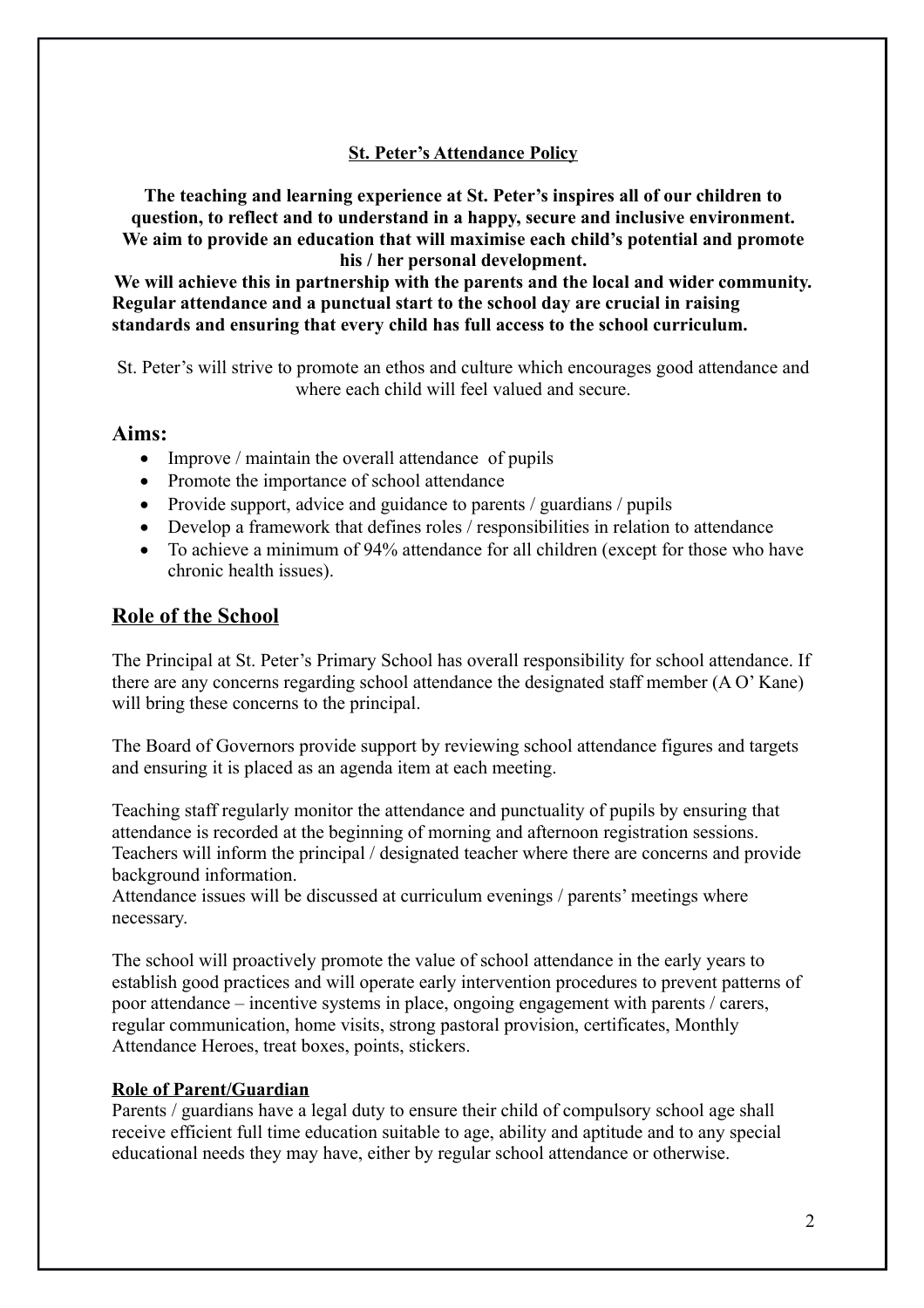If a child is registered in school, their parent has a legal duty to ensure that they regularly attend that school.

It is a parent's responsibility to inform the school of the reason for a pupil's absence on the first day of absence. This should be confirmed with a written note when the pupil returns to school. If the absence is likely to be prolonged, this information should be provided to enable the school to assist with homework or any other necessary arrangements which may be required.

If your child is reluctant to attend school please discuss the matter promptly with the class teacher or Principal to ensure that both you and your child receive maximum support.

# **Role of Pupils**

Each pupil at St. Peter's Primary School must attend school punctually and regularly. If you have been absent from school, a written note from a parent/guardian must be provided to your teacher when you return.

# **Procedures**

- Children should be in their classrooms for registration at 9:00 am.
- Attendance will be recorded at the beginning of the morning and afternoon registration sessions on SIMS application using C2k codes.
- Children not in school by 9:10am will be recorded as late.
- An explanation from an accompanying adult, a parent's note or a telephone call will enable the attendance records of late children to be updated properly
- The principal or class teacher will investigate recurring lateness/absences. Reasons for pupils' absences will be followed-up with parents / carers within 5 days.
- Routine medical and dental appointments should, if possible, be made outside of school hours.
- The school is obligated to consider unexplained absences as unauthorised.
- If a teacher is absent, a classroom assistant will provide a hard copy to Mrs. O' Kane or Mr Laverty, registration will subsequently be recorded on SIMS.

# **Authorised absences**

Authorised absence is where the school has either given approval in advance for the child to be absent or where an explanation offered afterwards has been accepted as satisfactory reason for absence.

Absence may generally be authorised for the following reasons:

- illness, medical / dental appointments;
- family emergency;
- family bereavement;
- attendance at a funeral or wedding of close family members
- 'exceptional' closure (the nature of such occasions will be determined by school on an individual basis)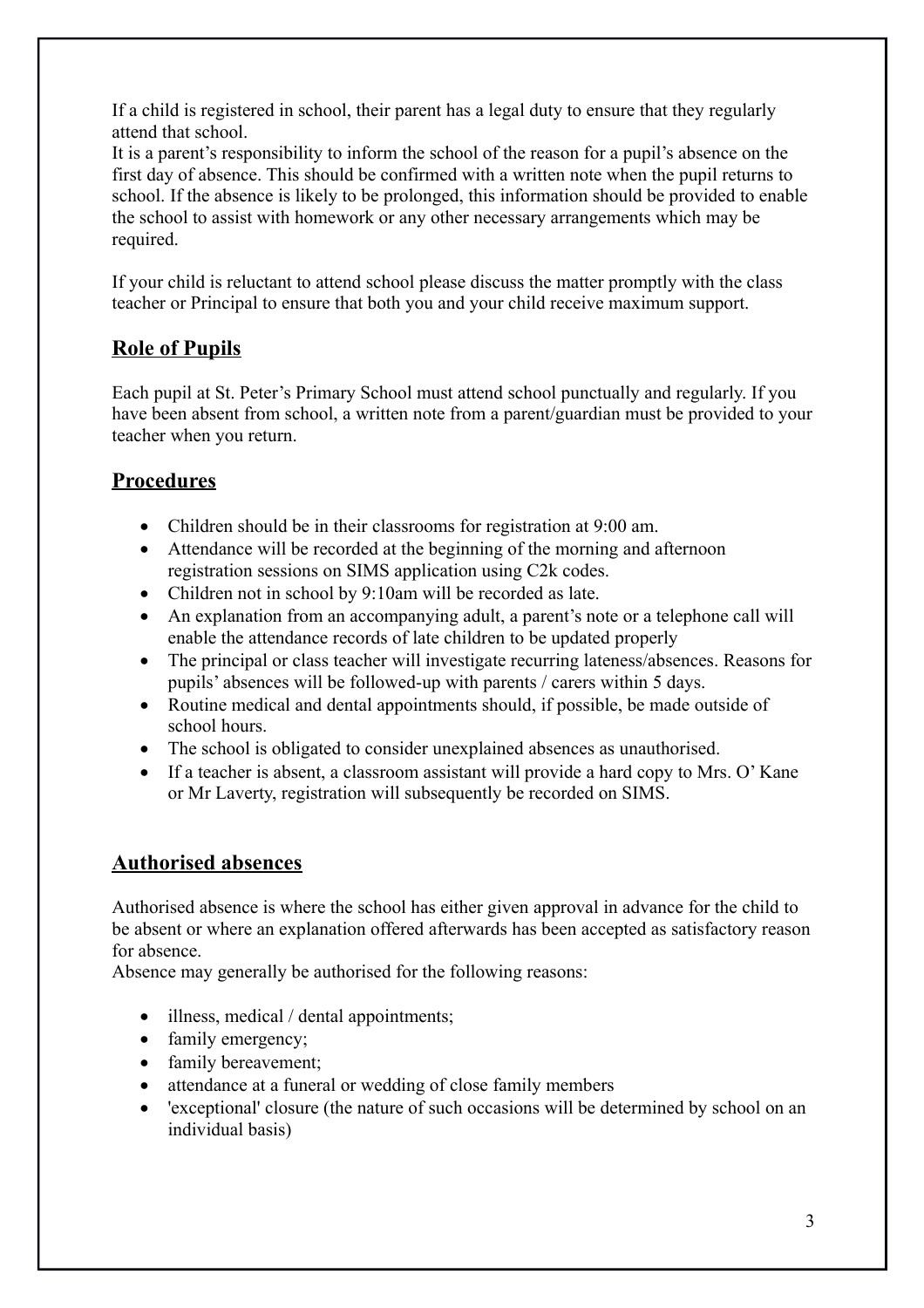# **Unauthorised Absence**

Unauthorised absence is where no explanation has been given for the child's absence or where the explanation offered is considered by the school to be unacceptable. Absence should **not** be authorised in the following circumstances:

- no explanation is offered by the parent/guardian;
- the explanation offered is unsatisfactory, eg, shopping, birthdays, hair appointments, visiting relatives
- family holidays (unless granted under 'exceptional' circumstances)

## **Procedures for Managing Non-attendance**

- 1. Should a child's attendance fall below 90%, Letter 1 ( Appendix A )will be sent home to the child's parents/guardians alerting them of the situation. If there is significant / immediate improvement, no further action will be required.
- 2. Should a child's attendance fall below 90% and there is no improvement, (following letter 1) Letter 2 ( Appendix B )will be sent home to the child's parents/guardians requesting a meeting to identify support strategies.
- 3. If there is significant / immediate improvement, no further action will be required.
- 4. If there is no improvement and attendance falls below 85%, the matter will be referred to the Education Welfare Service (EWS). If appropriate, EWS will support staff and parents in developing and implementing strategies to address / improve school attendance.

Schools are required by law to continue to hold copies of pupil attendance records and pupil registration records for not less than 10 years from the date on which the register ceased to be used.

To enable our school to accurately record and monitor attendance in a consistent way, we will adhere to the guidance provided in Department of Education Circulars, the most recent being 2019/14, Attendance Guidance and Absence Recording by Schools.

**Signed:**

**Principal:** *Mrs. P. Alexander*

**Chair, Board of Governors:** *Mrs. M. Walsh* 

**Date of implementation: January 2020**

**Review: January 2022**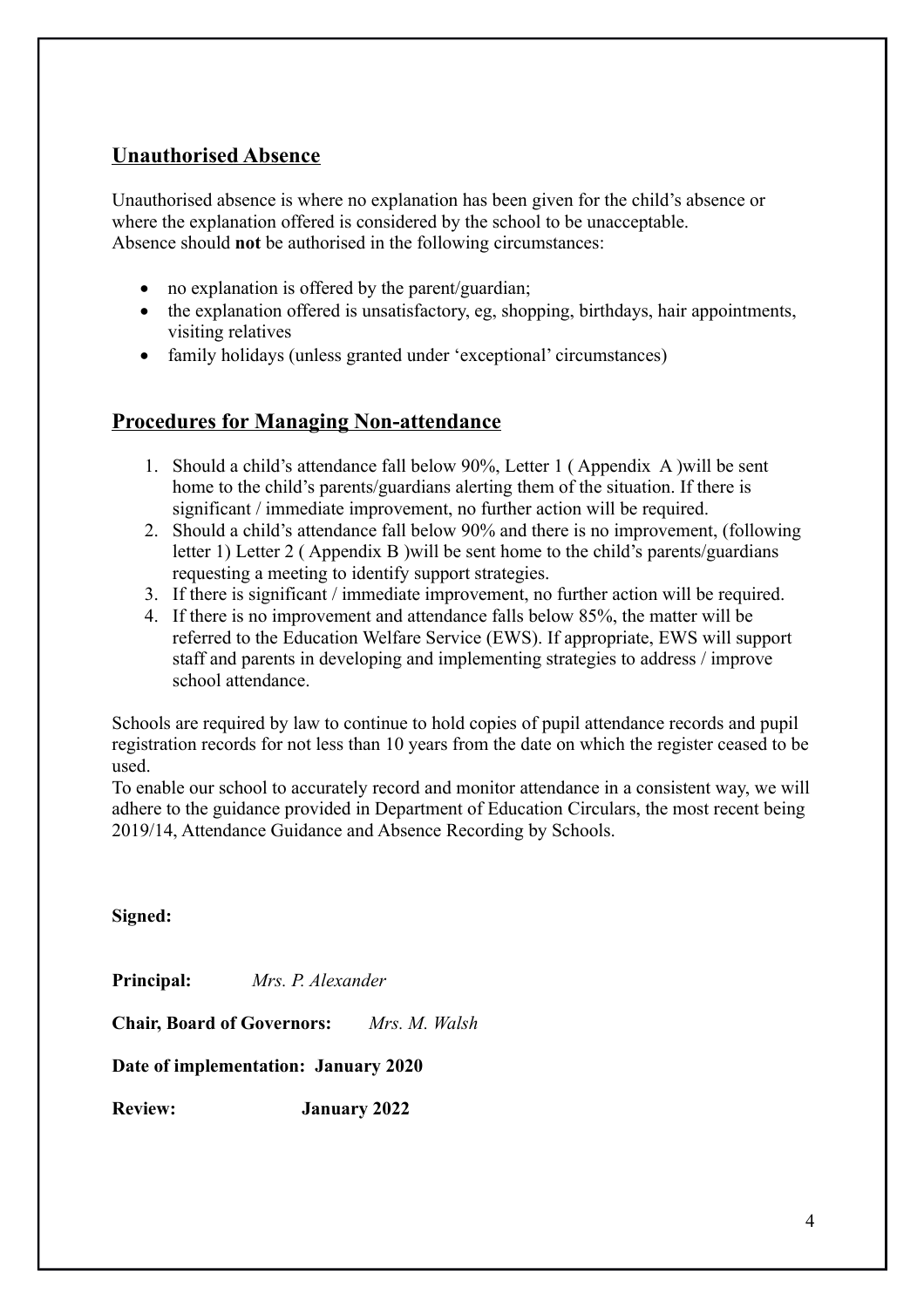**St. Peter's Primary School**

**Appendix A**

**Date:**

**Re: Insert Pupil's Name**

**Attendance letter 1**

**Dear Parent / Guardian,**

**You are receiving this letter because we are concerned that your child's attendance is below 90% and that he / she is missing school.**

**Our school records show that your child's attendance at school this year is xx%.**

**Please be aware that any pupil with attendance below 85% will be discussed with the Education Welfare Officer. School procedures for monitoring attendance can be found in our Attendance Policy located on our website. Hard copies are available from the school office.**

**You are invited to make an appointment with our Designated Teacher, Mrs. O' Kane or myself to discuss ways in which we can help you to improve your child's attendance.**

**Yours Sincerely**

**Mrs. P. Alexander**

**Principal**